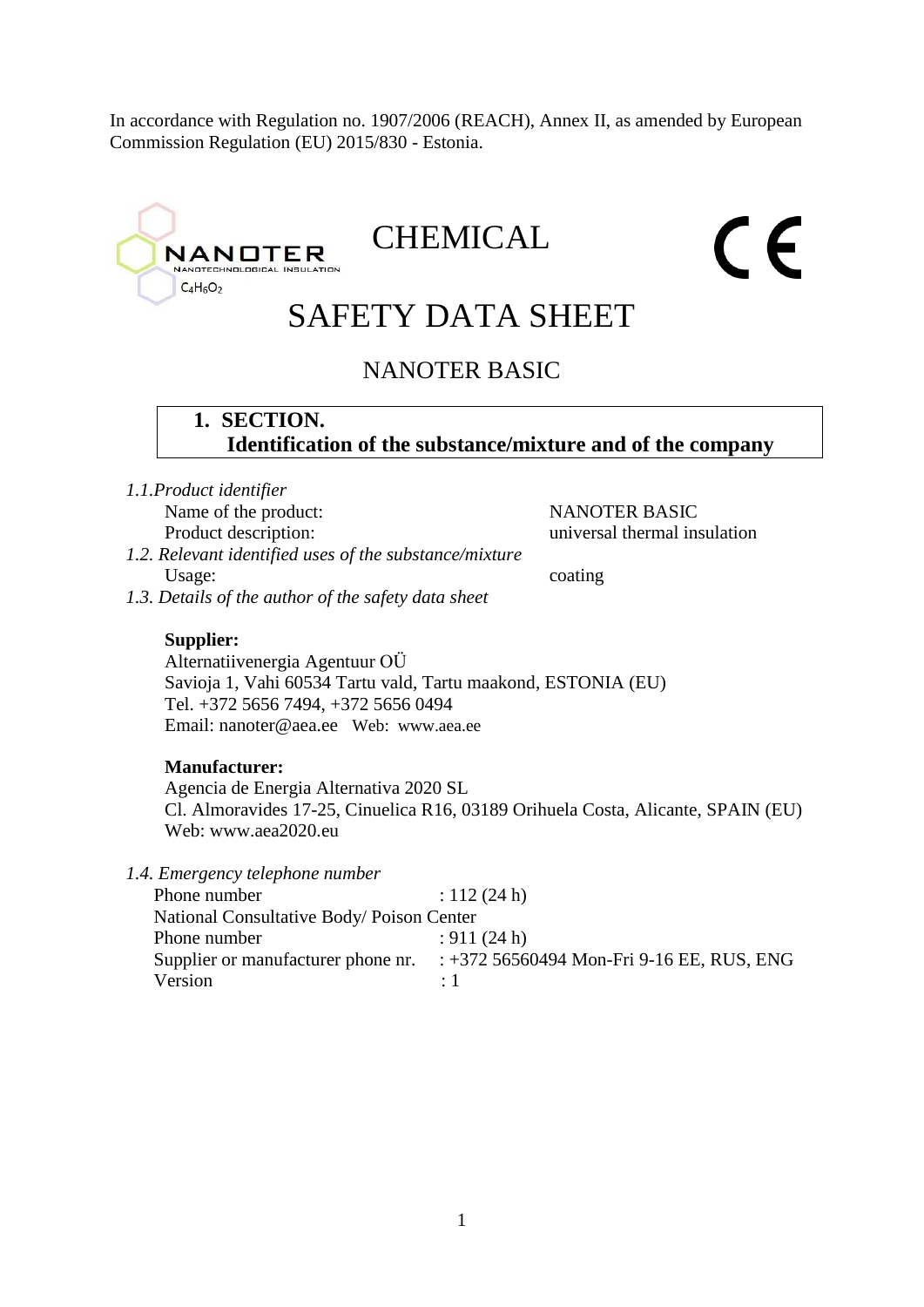# **2. SECTION. Hazard identification**

| 2.1. Classification of the substance/mixture |                                                                                     |           |
|----------------------------------------------|-------------------------------------------------------------------------------------|-----------|
| Product definition                           |                                                                                     | : mixture |
|                                              | Classification according to Regulation (EC) No. 1272/2008 (CLP/GHS) - see Section 3 |           |
| Ingredients of unknown toxicity              |                                                                                     | $:0\%$    |
| Ingredients of unknown ecotoxicity           |                                                                                     | $:0\%$    |
| 2.2. Labeling elements                       |                                                                                     |           |
| Hazard pictograms:                           | GHS07 Hazard category 4, oral and dermal, by inhalation                             |           |
|                                              | GHS08 health hazard                                                                 |           |
|                                              | GHS09 Harmful to aquatic life                                                       |           |
| Hazard statements:                           | H302 Harmful if swallowed                                                           |           |
|                                              | H312 Harmful in contact with skin                                                   |           |
|                                              | H315 Causes skin irritation                                                         |           |
|                                              | H332 Harmful by inhalation                                                          |           |
|                                              | H335 May cause respiratory irritation                                               |           |
|                                              | H372 Causes damage to organs through prolonged or repeated<br>exposure              |           |
|                                              | H410 Very toxic to aquatic life with long-lasting effects                           |           |
|                                              | H413 May cause long-term adverse effects in the aquatic envir                       |           |
| Precautionary statements                     |                                                                                     |           |
| General:                                     | P102 Keep out of the reach of children.                                             |           |
|                                              | P101 If medical advice is needed, have the product                                  |           |
|                                              | container/label at hand.                                                            |           |
|                                              | P103 Read label before use.                                                         |           |
| Prevention:                                  | P260 Do not breathe dust/fume/gas/mist/vapors/spray.                                |           |
|                                              | P262 Avoid contact with eyes, skin, and clothing.                                   |           |
|                                              | P273 Avoid release to the environment.                                              |           |
|                                              | P280 Wear protective gloves/protective clothing/eye                                 |           |
|                                              | protection/face protection.                                                         |           |
| Response:                                    | P301 If swallowed, rinse mouth and seek medical advice                              |           |
|                                              | immediately.                                                                        |           |
|                                              | P304 If inhaled, go to fresh air; if breathing is difficult, call an<br>ambulance.  |           |
|                                              | P302 + P352 In case of contact with skin, wash immediately                          |           |
|                                              | with plenty of soap and water.                                                      |           |
|                                              | $P305 + P351$ In case of contact with eyes, rinse immediately for                   |           |
|                                              | several minutes gently with water.                                                  |           |
|                                              | P312 Contact Poison Center or physician if you feel unwell.                         |           |
| Storage:                                     | P404 Store in a closed container.                                                   |           |
|                                              | P410 Protect from sunlight.                                                         |           |
|                                              | P411 Store at $+5$ °C $+45$ °C.                                                     |           |
| Disposal:                                    | P501 Dispose of contents/container in accordance with local                         |           |
|                                              | regulations.                                                                        |           |
| Safety precautions:                          | SP 1 Do not allow the product or its packaging to enter water.                      |           |
|                                              | Hazardous ingredients: titanium dioxide, zinc phosphate, polyethylene wax.          |           |
|                                              | Annex XVII - restrictions on the manufacture, placing on the market, and use of     |           |

certain dangerous substances, mixtures, and products: not applicable

*2.3.Other hazards*

Other hazards that are not indicated in the classification: not known.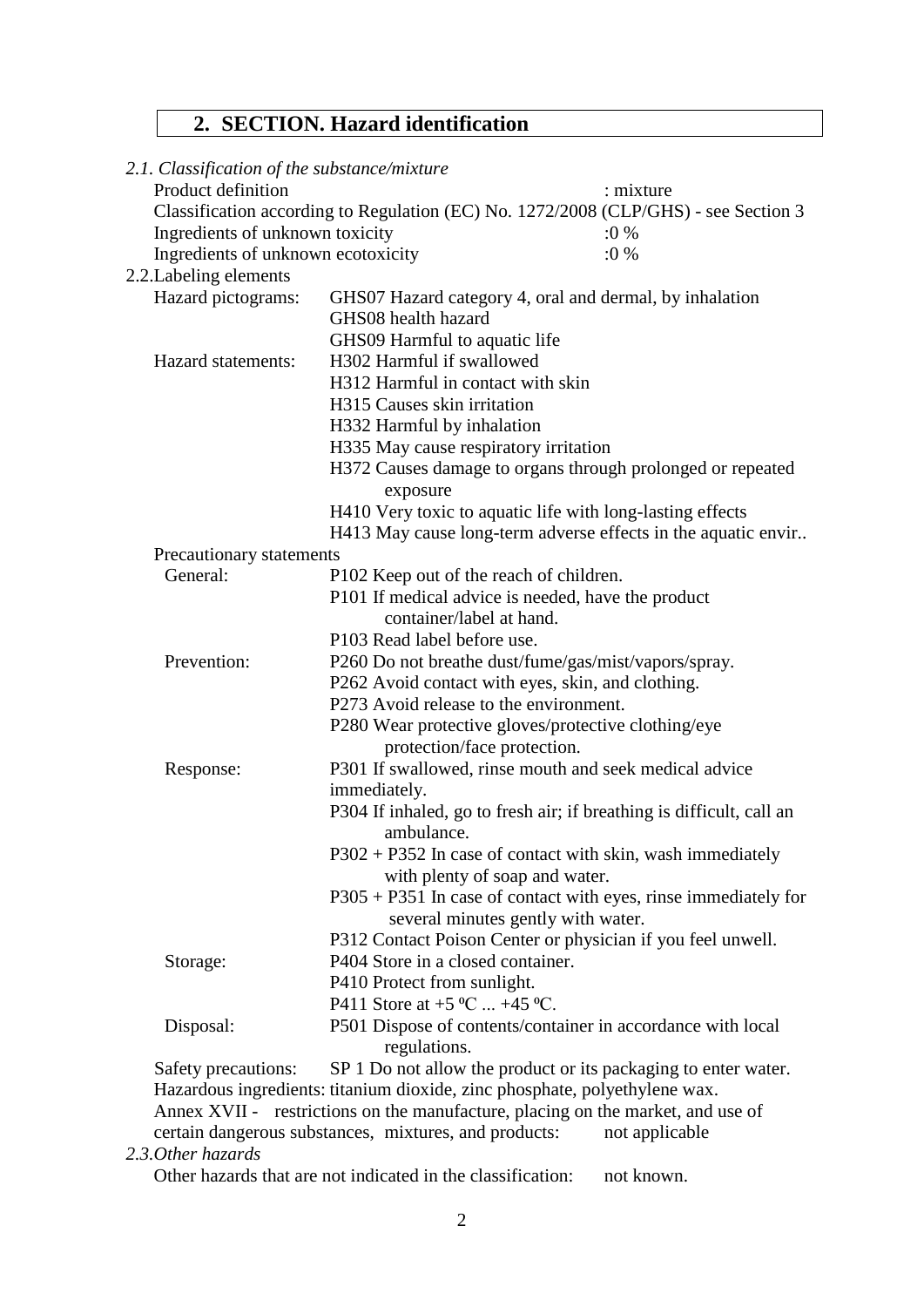## **3. SECTION. Composition/information on ingredients**

| 3.1. Substances:<br>3.2. Mixtures | Not applicable.                         |                |                                                               |                          |
|-----------------------------------|-----------------------------------------|----------------|---------------------------------------------------------------|--------------------------|
|                                   |                                         |                |                                                               |                          |
| Chemical description:             |                                         |                | a mixture consisting of a base material, fillers and binders, |                          |
|                                   | technological auxiliaries and pigments. |                |                                                               |                          |
| Components:                       |                                         |                | according to Annex II to Regulation (EC) No 1907/2006         |                          |
|                                   | (point 3), the product contains:        |                |                                                               |                          |
| Name of the ingredient            | <b>EC No/CAS</b>                        | $\%$           | Regulation 1272/2008                                          | <b>Notes</b>             |
|                                   | code                                    |                | CLP)                                                          |                          |
| styrene-acrylic copolymer         | 910-92-8                                | 60             | not classified                                                | $\mathcal{C}$            |
| dispersion                        |                                         |                |                                                               |                          |
| hydroxyethylcellulose             | $9004 - 60 - 0$                         | $\leq$ 1       | Acute Tox 4: H302, Acute Tox 4:                               |                          |
|                                   |                                         |                | H312, Skin Irrit 2: H315, Acute Tox                           |                          |
|                                   |                                         |                | 4: H332, STOT SE 3: H335<br>Acute Tox 4: H302, Acute Tox 4:   |                          |
| titanium dioxide                  | 13463-67-7                              | $\leq$ 1       | H332; STOT SE 3: H372; Aquatic                                |                          |
|                                   |                                         |                | Chronic 4: H413                                               |                          |
| zinc phosphate                    | 7779-90-0                               | $<$ 1          | Aquatic Chronic 1: H410                                       |                          |
| texanol                           | $-25265 - 77 - 4$                       | $\overline{2}$ | not classified                                                |                          |
| propylene glycol                  | $57 - 55 - 6$                           | $\overline{2}$ | not classified                                                | $\overline{\phantom{a}}$ |
| polyethylene wax                  | 9002-88-4                               | 3              | STOT SE 3: H335, Aquatic                                      |                          |
|                                   |                                         |                | Chronic 4: H413                                               |                          |
| sodium polymethaphosphate         | 10124-56-8                              | $<$ 1          | not classified                                                |                          |

C - polymerization takes place after coating.



Hazard pictograms:

There are no ingredients which, on the basis of the information available to the manufacturer and at the concentrations used, are classified as hazardous to health or the environment, have PBT or vPvB or for which an occupational exposure limit has been established and therefore need to be addressed.

Available occupational exposure limits are listed in SECTION 8.

The notes are described according to Annex VI, 1272/2008/EC.

## **4. SECTION. First aid measures**

*4.1. Description of first aid measures.*

| General:       | always consult the family physician if in doubt and                             |  |  |
|----------------|---------------------------------------------------------------------------------|--|--|
|                | symptoms related to the use of the product persist; bring                       |  |  |
|                | the product label or safety data sheet with you.                                |  |  |
|                | In case of contact with eyes: remove contact lenses, if present; wash open eyes |  |  |
|                | immediately with plenty of lukewarm water for at least                          |  |  |
|                | 15 minutes; seek medical attention immediately if                               |  |  |
|                | symptoms occur.                                                                 |  |  |
| On inhalation: | go (by yourself or with the help of others) to fresh air;                       |  |  |
|                | keep the victim warm and lying down; call an ambulance                          |  |  |
|                | immediately in case of breathing difficulties; if possible,                     |  |  |
|                | provide qualified assistance on the spot until the ambu-                        |  |  |
|                | lance arrives.                                                                  |  |  |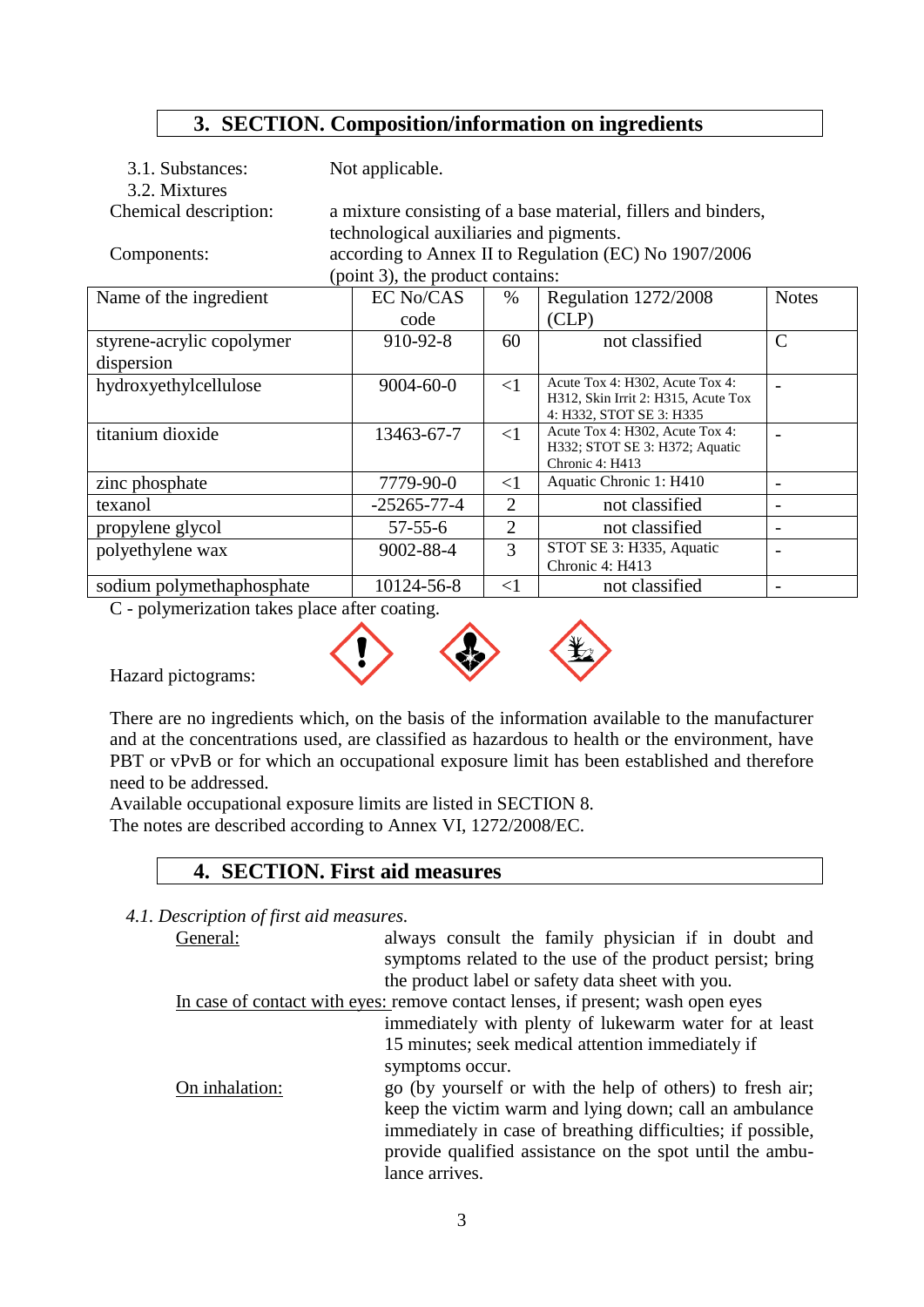In case of contact with skin: remove contaminated clothing and shoes; wash exposed areas with plenty of soap and water or skin cleanser, DO NOT use solvents and thinners; seek medical attention immediately if symptoms occur. On swallowing: rinse mouth with plenty of water; move to fresh air and take a position that allows to breathe easily; call an ambulance immediately in case of breathing difficulties; if possible, provide qualified assistance on the spot until the ambulance arrives; DO NOT induce vomiting; even in milder cases, consult a doctor immediately.

*4.2. Most important symptoms and effects, both acute and delayed:*

may cause damage to organs through prolonged or repeated exposure; causes skin irritation

causes eye irritation

may cause an allergic skin reaction

See SECTION 11 for more detailed information on health effects and symptoms.

*4.3. Indication of necessity of any immediate medical attention and special medical treatment*

| Instructions for doctors: | treat according to symptoms, consult a poison control |
|---------------------------|-------------------------------------------------------|
|                           | specialist if a large amount ingested or inhaled.     |
| Special operations:       | not applied.                                          |

## **5. SECTION. Fire-fighting measures**

Class C, the product does not ignite or burn.

#### **6. SECTION. Measures in case of accidental release**

- *6.1.Personal precautions, protective equipment and emergency procedures:* adequate ventilation required;
	-

avoid inhalation of mist clouds from spraying;

avoid contact with skin and eyes.

See SECTION 8 for information on appropriate personal protective equipment.

*6.2.Environmental protection measures:*

dangerous for the aquatic environment. The product should not be allowed to enter sewerages or waterbodies. Inform respective authorities in case of seepage into sewerages or water bodies.

*6.3.Methods and material for containment and cleaning up:*

when pouring from the bowl, use a bath to prevent getting on the surface; collect and dispose of waste according to the requirements of the country of location (see SECTION 13).

## **7. protective equipment. Handling and storage**

The information in this section includes general tips and guidelines. SECTION 1 The list of uses must examine any available information on the specific use provided by the exposure scenario(s).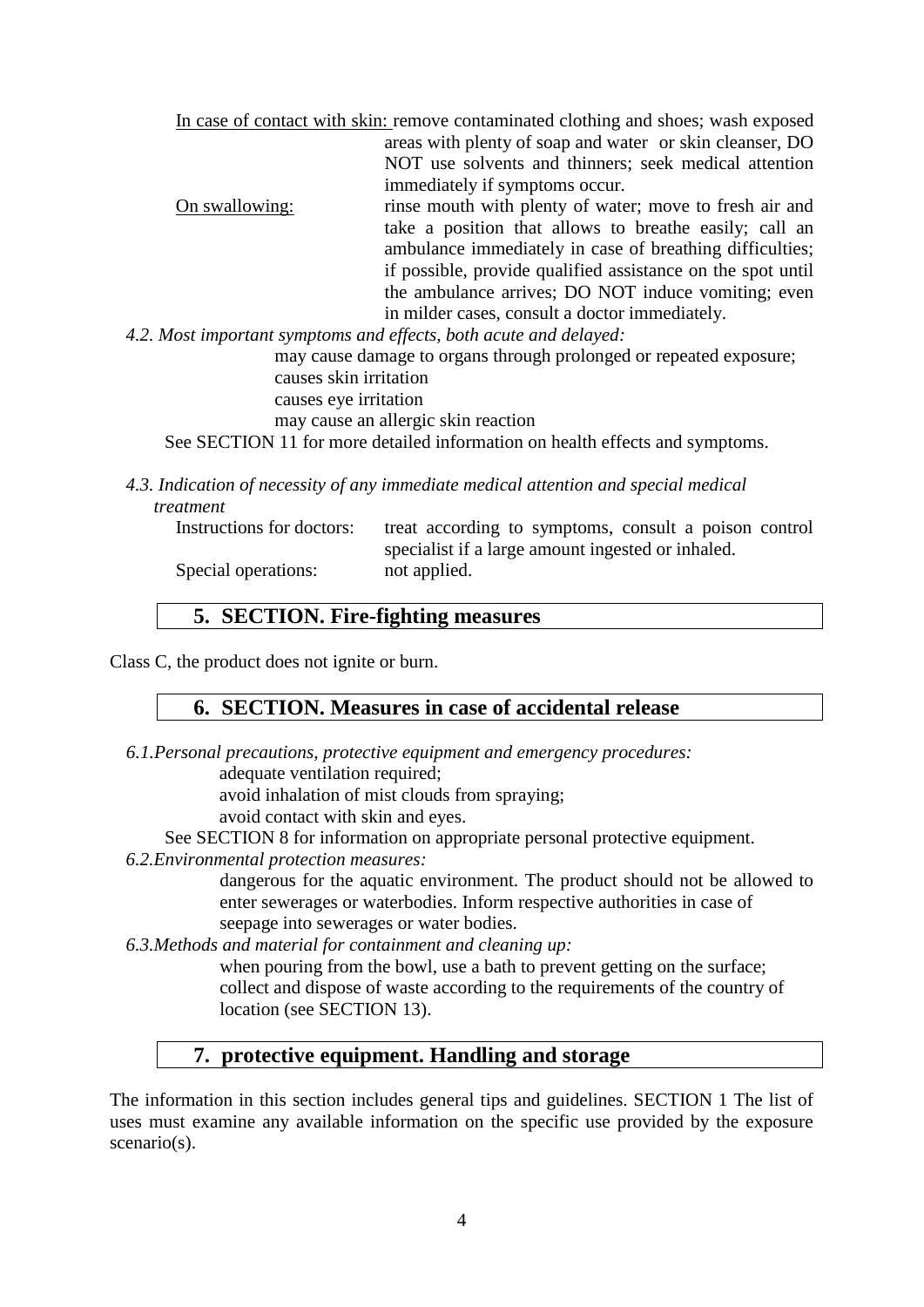*7.1.Precautions for safe handling:*

when working indoors, the room must be ventilated; wear appropriate personal protective equipment (see SECTION 8); avoid contact with skin and eyes, avoid ingestion and inhalation; eating, drinking, and smoking should be prohibited in areas where the product is handled, stored, and processed; wash hands after handling the product; prevent the product from being released into the environment. *7.2.Conditions for safe storage, including unsuitable storage conditions:* store at a temperature of  $+5$  °C  $... + 45$  °C, in a dry environment; protect from sunlight; the package is closed, in an upright position; see package for shelf life. 7.3.*Specific use(s):* not applicable

## **8. Protective equipment. Exposure controls and personal protection**

The information in this section includes general tips and guidelines. The information provided is based on the usual intended uses of the product.

*8.1. Control parameters*

Occupational exposure limits (Government of the Republic Regulation No 84 10.10.2019. In Annex) : not determined

Recommended monitoring procedures.

If the product contains ingredients with exposure limits, personal, workplace atmosphere, or biological monitoring may be required to determine the effectiveness of the ventilation or other control methods and /or the necessity to use respiratory protective equipment. Reference should be made to the following supervisory standards, such as: European Standard EN 689 (Workplace exposure. Measurement of exposure by inhalation to chemical agents - Strategy for testing compliance with occupational exposure limit values) or European Standard EN 14042 (Workplace atmospheres. Guide for the application and use of procedures for the assessment of exposure to chemical and biological agents) or European Standard EN 482 (Workplace exposure. General requirements for the performance of procedures for the measurement of chemical agents) A reference to the national guidance documents of the country of location on methods for the determination of dangerous substances is also required.

| DNELs/DMELs  | : not available |
|--------------|-----------------|
| <b>PNECs</b> | : not available |

#### *8.2. Exposure controls*

\* Appropriate technical inspection.

Ensure adequate ventilation. If reasonably practicable, this should be achieved by local extraction and good general extraction. If they are not sufficient to keep the concentration of particles and/or solvent vapors below the occupational exposure limit, suitable respiratory protection must be worn.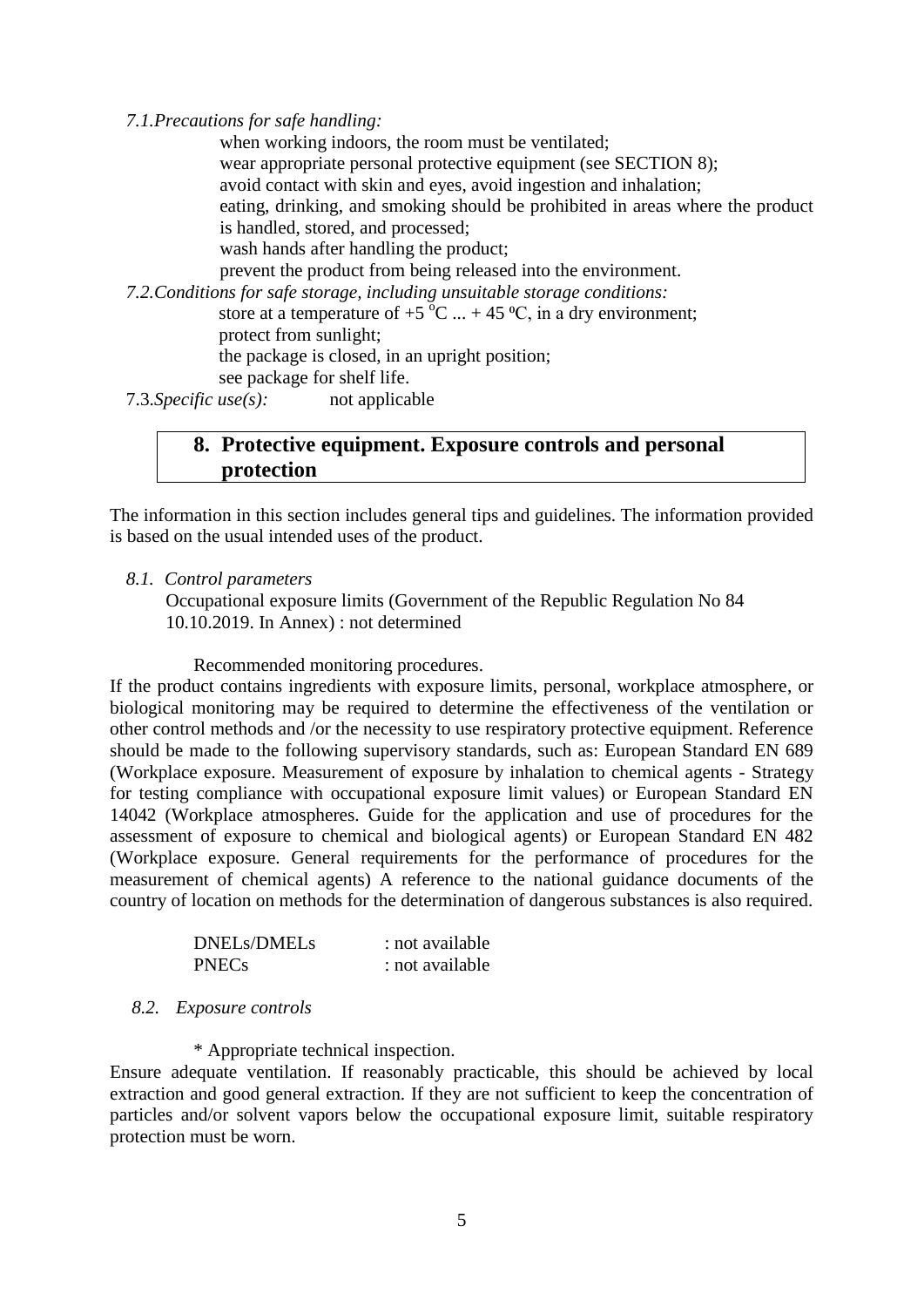\* Personal protection measures.

Hygiene measures.

Wash hands, forearms and face thoroughly after handling chemical products, before eating, smoking and using the lavatory and at the end of the working day. Appropriate techniques must be used to remove potentially contaminated clothing. Wash contaminated clothing before reuse. Ensure that eyewash bottles and emergency showers are close to the workplace.

Eye/face protection.

Use eye protection designed to protect against aerosol splashes.

\*Skin protection

Hand protection.

No glove provides unlimited protection against any chemical or combination of chemicals. The breakthrough time must be longer than the end-use time of the product. The instructions provided by the glove manufacturer must be followed. Gloves should be replaced regularly and even if the glove material shows signs of damage. Always make sure that the gloves are free from defects and that they are stored and used correctly. The properties and effectiveness of gloves may be reduced by physical/chemical damage and poor maintenance. Barrier creams may help to protect areas of skin contact but should not be used if skin contact has already taken place.

Body protection.

Use certified work clothing that is suitable for, among other things, the environment in which the product is used.

\*Respiratory protection.

If workers are exposed to concentrations above the exposure limit, they must use appropriate, certified respirators.

\* Environmental exposure controls. Do not allow to enter sewages or waterbodies.

#### *8.3. Personal protective equipment*

Use chemical resistant gloves in accordance with EN 374. Recommended gloves: Viton ® or Nitrile with a minimum breakthrough time of: 480 minutes. In case of possible prolonged or repeated contact, it is recommended to use gloves of protection class 6 (breakthrough time according to EN 374 exceeds 480 minutes). For short-term expected contact only, it is recommended to use protection class 2 or higher (breakthrough time according to EN 374 greater than 30 minutes).

NOTE: All relevant factors must be considered when selecting a glove for the specific application and time of use at the workplace, including: other chemicals considered, physical requirements (cut/puncture resistance, flexibility), possible user reactions to glove materials, and instructions/specifications provided by the glove supplier.

The user must check that the final choice of type of glove selected for handling of the product is the most appropriate and takes into account the particular conditions of use, as included in the user's risk assessment.

Appropriate footwear and additional skin protection equipment should be selected based on the task being performed and the risks involved and should be approved by a specialist before handling this product.

Harmful dust may be released when sanding the coating. Prefer wet sanding.

Respiratory protection in case of particle formation (particle filter EN 143 type P2) Respiratory protection in case of spray mist (half mask with filter A2-P2 at concentrations up to 0.5% by volume).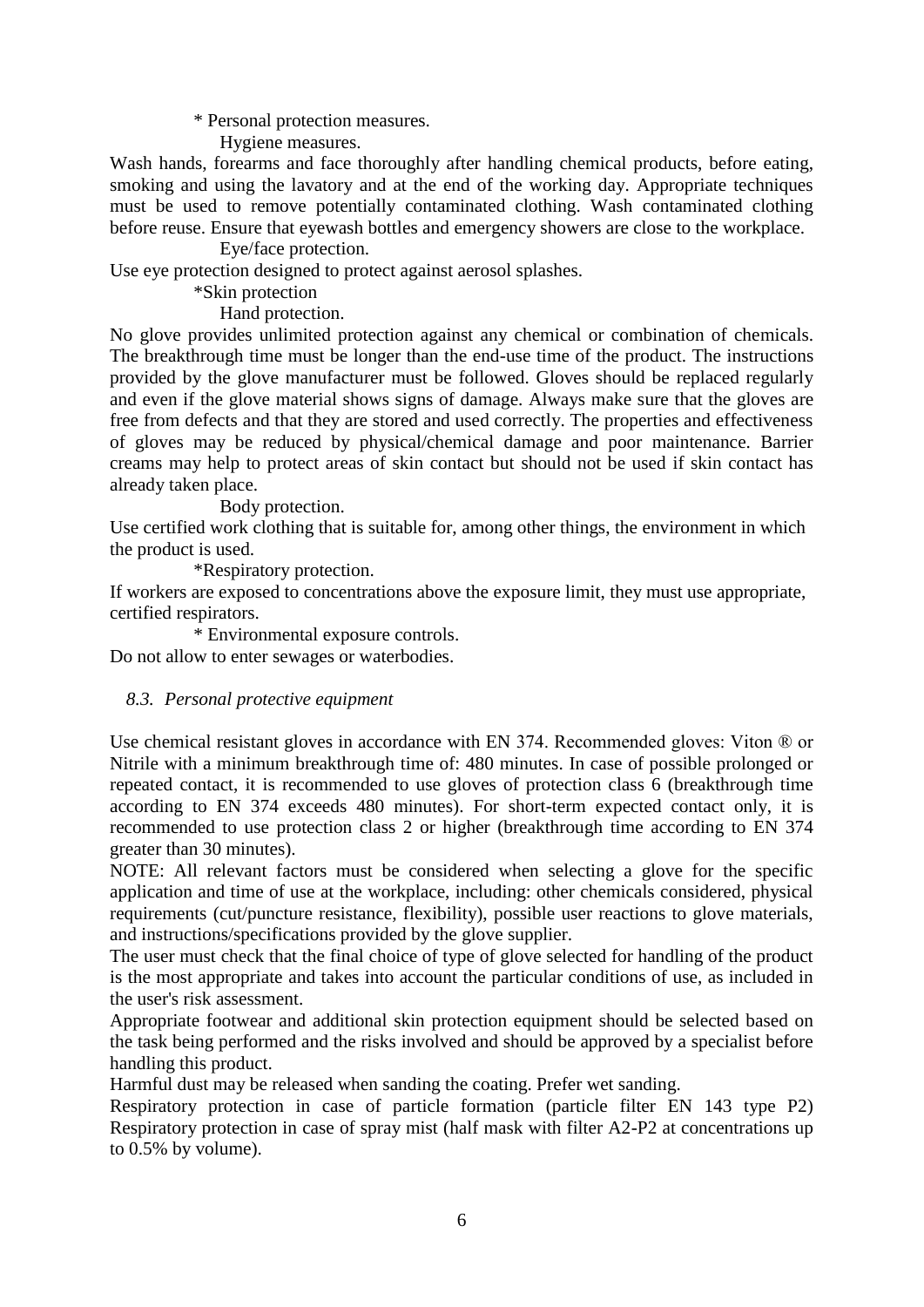## **9. Protective equipment. Physical and chemical properties**

*9.1. Information on basic physical and chemical properties*

| physical state                          | : homogeneous liquid mass                        |
|-----------------------------------------|--------------------------------------------------|
| color                                   | : white, tinted (RAL) in light tones             |
| gloss                                   | : semi-matt                                      |
| odor                                    | : odorless                                       |
| odor threshold                          | : not relevant for the hazard assessment         |
| pH                                      | : not relevant for the hazard assessment         |
| relative density                        | : 0,52-0,58 g/m <sup>3</sup>                     |
| specific thermal conductivity $\lambda$ | : $0,0012$ W/m*K                                 |
| viscosity (Brookfield, LV4 50rpm)       | : 21,000 to 30,000 mPa $*$ s                     |
| tack (on concrete)                      | : 1,1 Mpa                                        |
| relative elongation                     | : not specified                                  |
| volatile organic compounds (VOC)        | : max $0,3$ g/l                                  |
| melting/freezing point                  | : not specified                                  |
| boiling point/boiling range             | : not specified                                  |
| flash point                             | : not specified                                  |
| flammability                            | : does not ignite                                |
| reflectivity                            | : up to 95 % (by different spectra $70 - 95\%$ ) |
| temperature resistance                  | : -60 °C to +150 °C (short-term 200 °C)          |
| evaporation rate                        | : not specified                                  |
| vapor permeability $\delta$             | : $2*10^{-12}$ kg/(Pa·m·s)                       |
| vapor density                           | : not specified                                  |
| water resistance (absorbency)           | : not specified                                  |
| solubility                              | : soluble in water                               |
| decomposition temperature               | : not relevant for the hazard assessment         |
| explosiveness                           | : not explosive                                  |
| oxidizability                           | : not specified                                  |
|                                         |                                                  |

#### *9.2. Other information* None.

## **10. Protective equipment. Stability and reactivity**

*10.1.Reactivity*

Polymerization after use of the product during the drying process. After drying, there is no reactivity with chemical compounds. The properties of the product to repel biological organisms preserve.

*10.2.Chemical stability* Persistent

- *10.3.Possibility of hazardous reactions*
- None.
- *10.4.Conditions to avoid*

Temperatures below -60  $\mathrm{^{\circ}C}$  and above +150  $\mathrm{^{\circ}C}$  (short-term 200  $\mathrm{^{\circ}C}$ ).

10.5.*Incompatible materials*

Unknown.

*10.6.Hazardous decomposition products* None.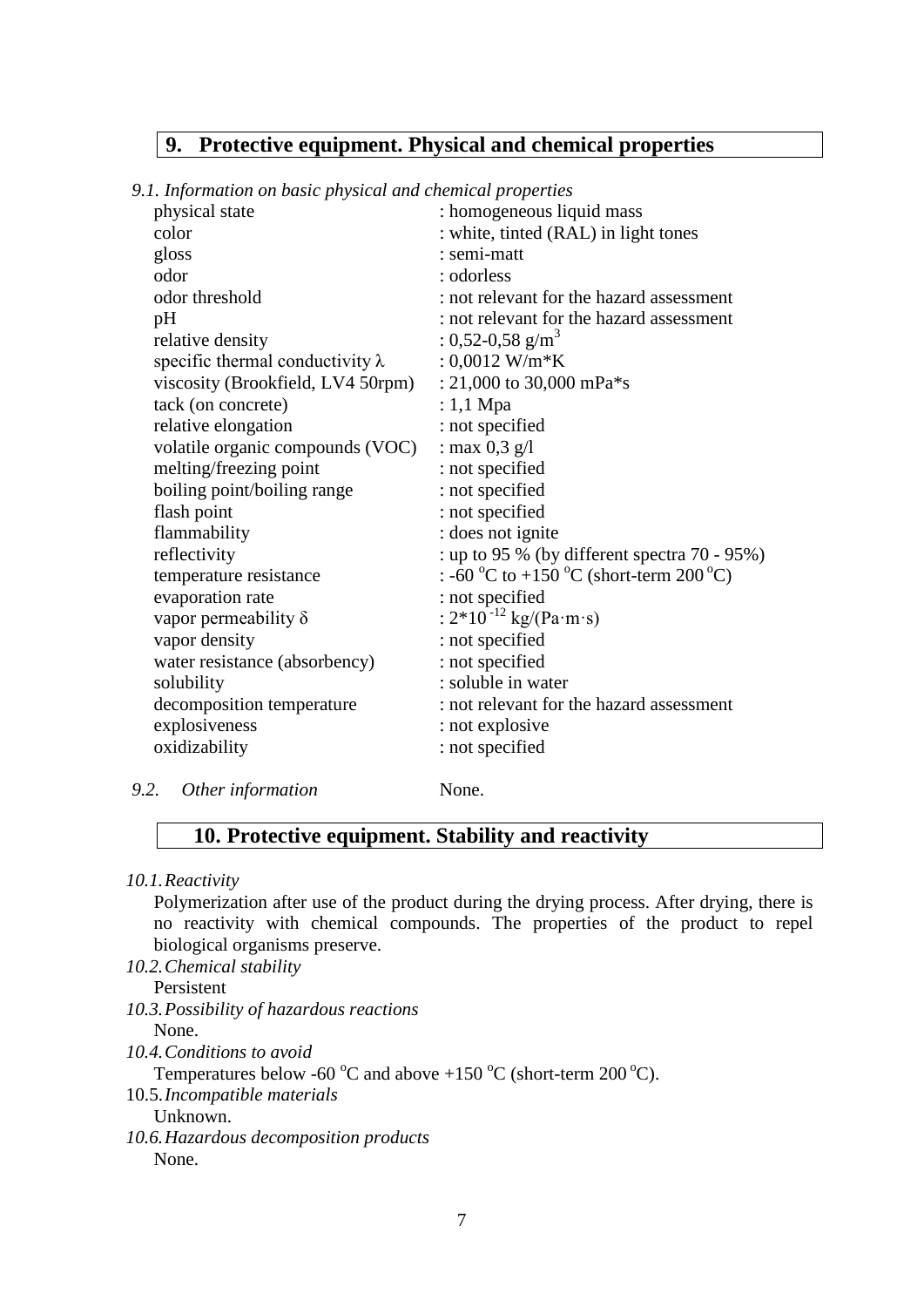At higher temperatures above 150  $\degree$ C, water vapor is released, CO and CO<sub>2</sub> can be released within a certain temperature range.

## **11. Protective equipment. Toxicity information**

The product is not toxic.

The mixture has been assessed according to EC 1272/2008 and is not classified as hazardous. See SECTIONS 2 and 3 for details.

NB! Warnings on use of the solvent

Exposure to solvent vapors in concentrations exceeding the occupational exposure limits may cause irreversible health effects such as mucosal and respiratory tract irritation, as well as irreversible effects on the kidneys, liver, and central nervous system. Symptoms and signs include headache, dizziness, fatigue, muscle weakness, drowsiness, and, in extreme cases, loss of consciousness. Upon absorption through the skin, solvents may cause some of the effects listed above. Repeated or prolonged contact with this mixture may cause defatting of the skin, resulting in non-allergic contact dermatitis and absorption through the skin. If splashed in the eye, the liquid may cause irritation and reversible damage. Ingestion may cause nausea, diarrhea, and vomiting. Where known, this shall take into account delayed and immediate effects as well as chronic effects of the components from short-term and long-term oral, inhalation, and dermal exposure and eye contact.

|  |  |  |  | 11.1. Information on toxicological effects |
|--|--|--|--|--------------------------------------------|
|  |  |  |  |                                            |

| Acute toxicity                            | : not classified |
|-------------------------------------------|------------------|
| Acute poisoning                           | : not classified |
| Irritation/corrosion                      | : not classified |
| Respiratory damage                        | : class 4        |
| Mutagenicity                              | : not classified |
| Carcinogenicity                           | : not classified |
| Reproductive toxicity                     | : not classified |
| Specific target organ toxicity - single   |                  |
| exposure                                  | : not classified |
| Specific target organ toxicity - repeated |                  |
| exposure                                  | : not classified |
| Teratogenicity                            | : not classified |
| Hypersensitivity                          | : not classified |
|                                           |                  |

## **12. Protective equipment. Ecological information**

The product should not be allowed to enter sewerages or waterbodies. Hazardous to aquatic life with long lasting effects.

The product has been assessed following the EC Regulation 1272/2008 and is classified for ecotoxicological properties. See SECTIONS 2 and 3 for details.

| 12.1. Toxicity                      | : not classified |
|-------------------------------------|------------------|
| 12.2. Persistence and degradability | : not available  |
| 12.3. Bioaccumulation               | : not available  |
| 12.4. Mobility in soil              | : not available  |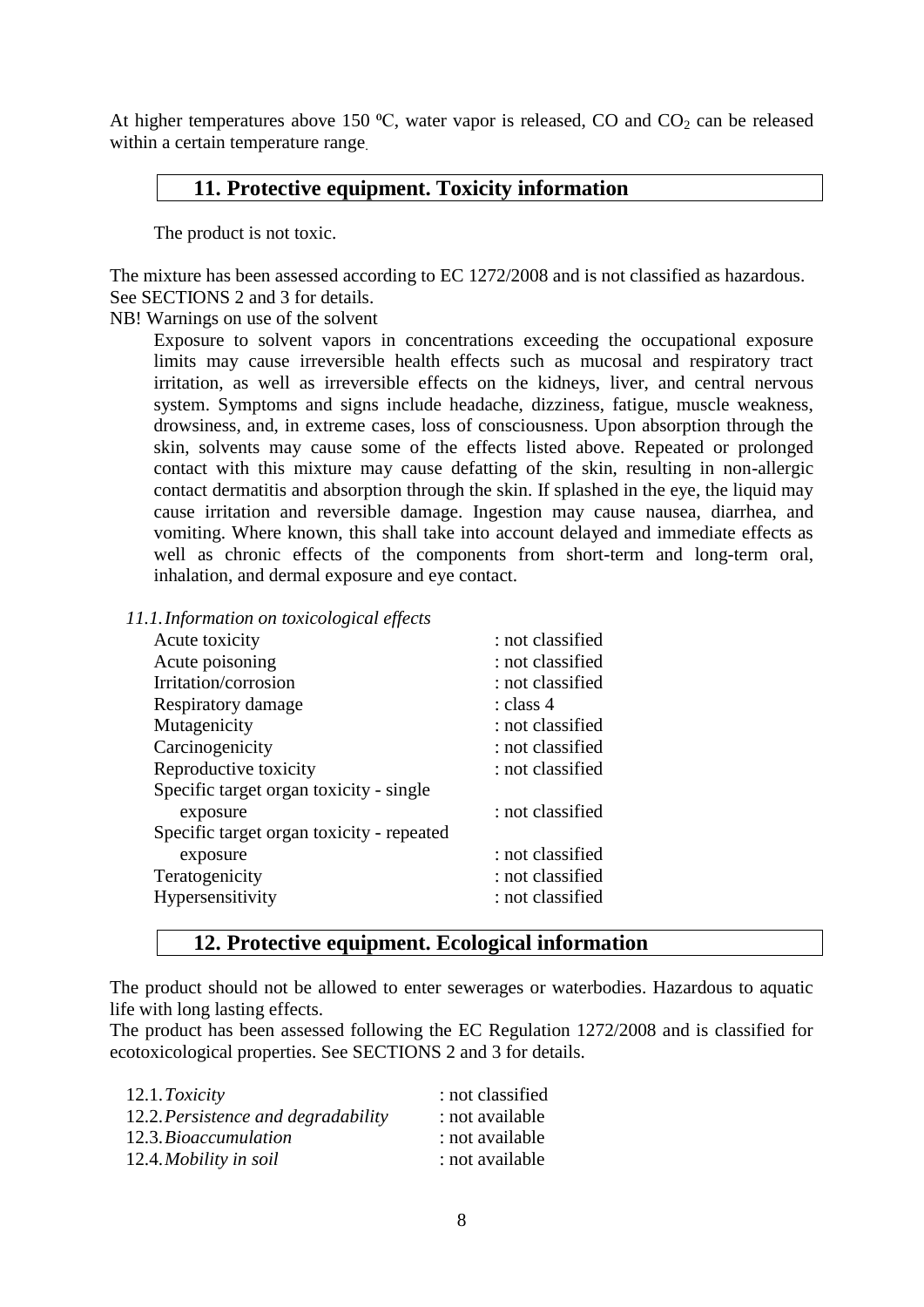*12.5.Assessment of persistent, bioaccumulative, and toxic properties and of very persistent and very bioaccumulative properties*

| <b>PBT</b> | : not applicable |
|------------|------------------|
| vPvB       | : not applicable |

## **13. Protective equipment. Waste management**

The information in this section includes general tips and guidelines. The list of identified uses in SECTION 1 shall examine any available specific use information provided in the exposure scenario(s).

#### *13.1.Waste treatment methods*

Disposal methods: collect waste in a designated waste container, take to a hazardous waste collection point or hand over to a licensed company.

Follow the laws of the country of location.

It is forbidden to pour the product into sewage or water bodies or into a place where it may enter water bodies.

| Waste code        | Waste designation                          |
|-------------------|--------------------------------------------|
| $\frac{1080199}{$ | Wastes not otherwise specified in coatings |
|                   |                                            |

If the product is mixed with other wastes, the original waste code will not apply, and the waste organization should be contacted for further information.

Method of disposal of the package: dispose of empty containers in accordance with regulations of the country of location.

Special precautions: not relevant for the hazard assessment.

## **14. SECTION Transport requirements**

|                                            | ADR            | <b>IMDG</b>    |
|--------------------------------------------|----------------|----------------|
| UN number                                  | unregulated    | unregulated    |
| UN proper shipping name                    |                |                |
| Transport hazard class                     |                |                |
| Packing group                              |                |                |
| <b>Environmental hazards</b>               | N <sub>0</sub> | No             |
| Transport in bulk according to Annex II of |                |                |
| MARPOL 73/78 and the IBC Code              | not applicable | not applicable |

Special precautions for inland transport: transport in an upright position, secured and closed ensure that the carrier is informed in advance of any action taken in the event of an accident or product spillage.

## **15. SECTION Regulatory legislation**

*15.1.Safety, health, and environmental regulations/legislation specific for the substance or mixture EU Regulation (EC) No. 1907/2006 (REACH), 453/210/EC, 2015/830/EC* Annex XIV : none of the ingredients are listed Annex XVII (Restrictions) : not applicable